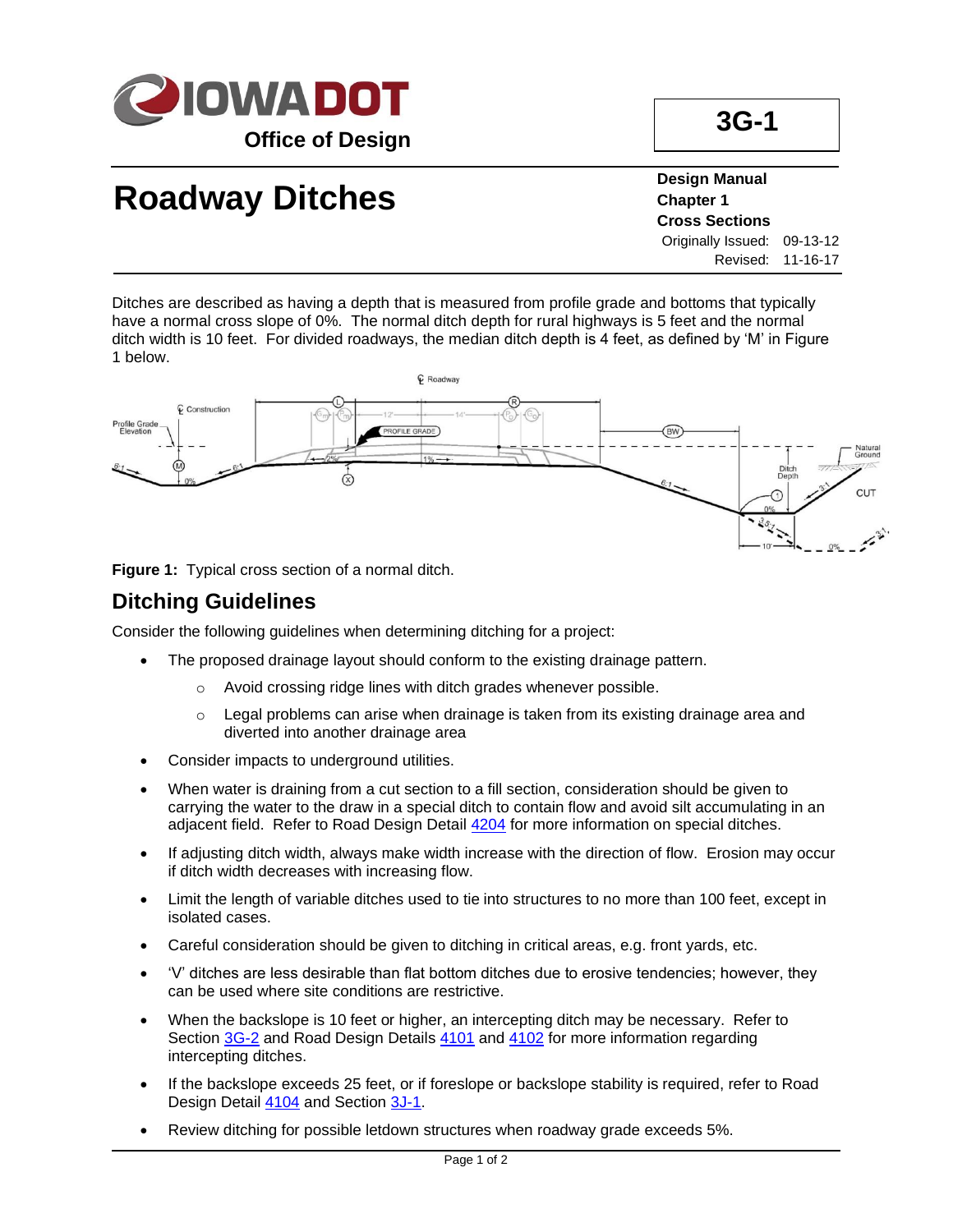- Consider the following guidelines relating to the use of ditch grades:
	- $\circ$  Refer to Section [20D-2](20d-02.pdf) for guidance on proper naming conventions for ditch grades in design files.
	- $\circ$  Compute ditch grades to tenths of a percent and elevations to tenths of a foot.
	- o Minimum acceptable ditch grades range from 0.2% to 1.0%.
	- o Desirable ditch grades range from 1.0% to 3.0%.
	- $\circ$  Do not run ditch grades closer than  $+/-25$  feet to a draw or waterway. This will allow for minor adjustments of the flowline without re-ditching.
	- o The minimum desirable ditch depth is 3 feet.
	- $\circ$  Minimum acceptable ditch depth is 2 feet. This is to allow for proper installation and function of longitudinal subdrains.
- Show ditch description on plan sheets as outlined in Section [1F-5b.](01f-05b.pdf)
	- $\circ$  If ditch width is something other than standard, indicate the width in the ditch description on the ditch bar graph.

#### **Permanent Erosion Control Guidelines**

The Roadside Development Section in the Office of Design typically designs permanent erosion control projects for the Department.

### **Temporary Erosion Control Guidelines**

Temporary sediment control devices such as silt fence, ditch checks, and perimeter and slope sediment control devices are used to control sediment on new projects until permanent seeding is established. Temporary erosion control measures also include silt ditches, silt dikes, and silt basins as outlined in Standard Road Plan [EW-403.](../SRP/IndividualStandards/ew403.pdf) Refer to Section [10C-1](10c-01.pdf) for additional information on these temporary erosion control measures, as well as additional measures.

Refer to Section [2602](../../erl/current/GS/content/2602.htm) of the Standard Specifications for information relating to water pollution control (soil erosion).